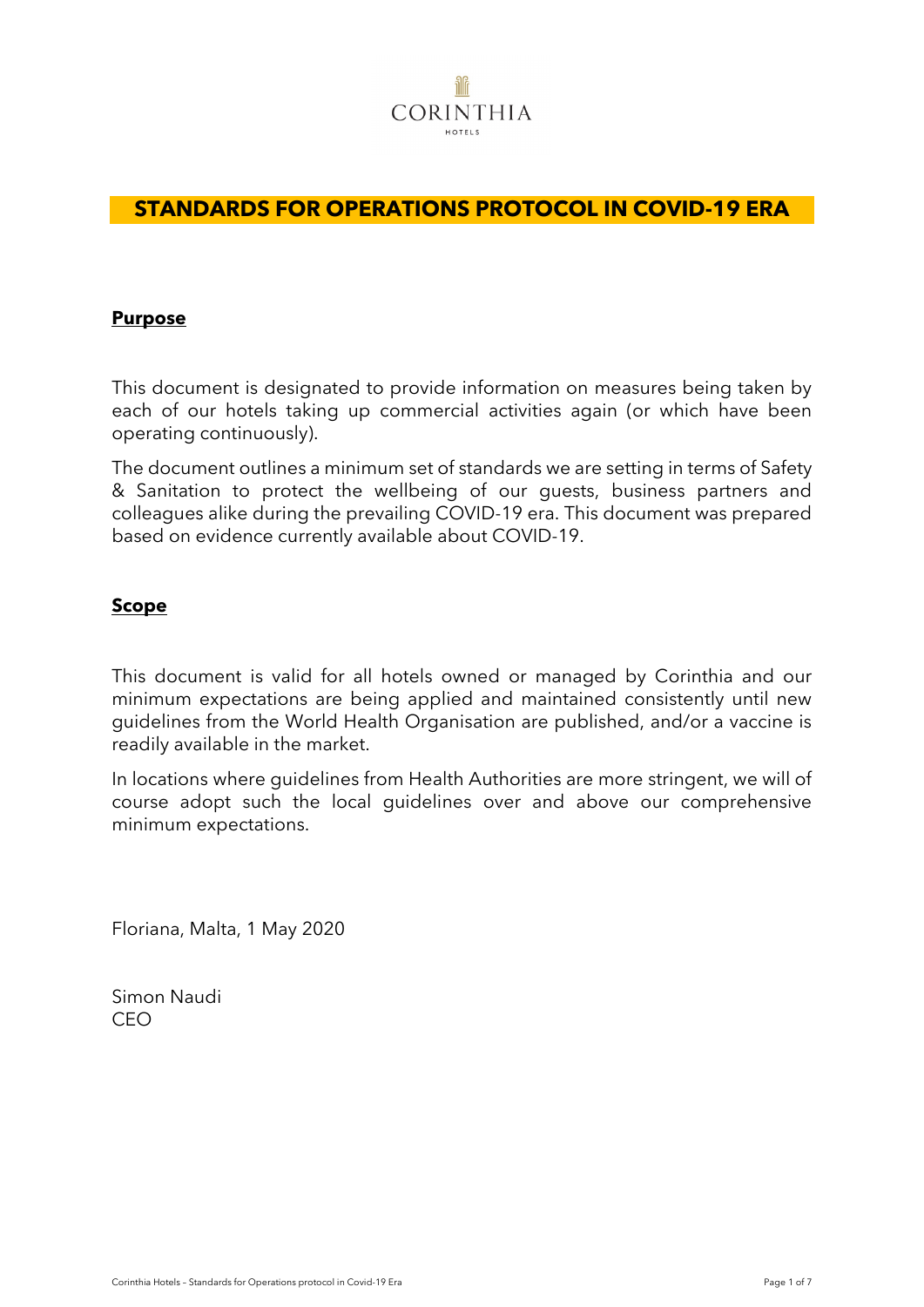#### **FRONT OF THE HOUSE**

### **PRE-ARRIVAL**

**Formalities:** For our pre-booked guests, all check-in formalities will be completed online, where possible, in order to reduce contact and time at Reception.

**GUEST TRANSPORT** (applicable for contracted vendors only; not applicable for taxis, Bolt, Uber)

**PPE for Drivers:** Our drivers will wear protective gear in line with local health guidelines; the driver section may be segregated with plexiglass/clear vinyl shield as required by local health regulations.

**Disinfection of vehicle's key high-touch points:** Frequently touched areas inside vehicle in the passenger will be disinfected with every arrival, e.g. door handles (inside/outside), seat belt buckle, arm rests, device charging cords, boot handle etc.

**Hand disinfection:** Our drivers will wash their hands before and after the disinfection of hot spots after dropping off guests and after loading/unloading luggage.

**Luggage Disinfection:** We will seek approval from quests to disinfect exterior of quest luggage with medicalgrade antimicrobial agent ensuring the luggage remains locked/sealed; We will exercise caution when handling luggage made of leather/delicate fabrics.

**Conversations:** Whilst we have traditionally encouraged discreet conversations, we are now asking our drivers to engage with guests by minimal conversation through the vinyl shield.

**Guest Instructions Booklet:** We will provide an information sheet which covers all the steps taken by the hotel for safety and sanitisation along with the operational norms for restaurants, room service, housekeeping & laundry procedures during COVID-19 era.

**Guest amenities:** We will provide sealed, disposable, sanitising hand wipes, in addition to disposable Corinthia wet towels as well as convenient disposal bins. We have removed newspapers and magazines in accordance with the local health guidelines.

### **ENTRANCE**

**Temperature check:** Our door attendants and sentinel will wear PPE as required by local health quidelines. Mandatory temperature checks may be performed at entrance.

**Hand disinfection:** We encourage mandatory hand sanitation on arrival and will provide hand sanitiser.

**Febrile guests:** Guests running a temperature of more than 98.6° F or 37°C will be politely directed to the closest hospital/medical facility; we have a designated quarantine area in the hotel in the event the guest cannot be transferred to a doctor/medical facility straight away.

**Luggage Disinfection:** We will seek approval from guests to disinfect exterior of guest luggage with medicalgrade antimicrobial agent ensuring the luggage remains locked/sealed; We will exercise caution when handling luggage made of leather/delicate fabrics; Luggage carts will be disinfected every 4 hours.

**Provision of PPE to guest on arrival:** We will provide masks where required by local health guidelines, should guests not already have their own; If a guest has booked a hotel transfer, surgical mask will be provided at onset of transfer.

### **RECEPTION** (CHECK-IN /OUT)**, CONCIERGE, GUEST SERVICES**

**PPE for Receptionists & Porters:** Where stipulated by local health guidelines, colleagues will wear protective gear.

**Social Distancing:** We will place discreet, yet visible markings on the floor to maintain social distancing; Our colleagues will observe social distancing whilst checking in and rooming guests

**Hand disinfection:** Touchless hand sanitiser stand will be readily available to guests; Hand sanitiser will be available to colleagues behind the Reception counter.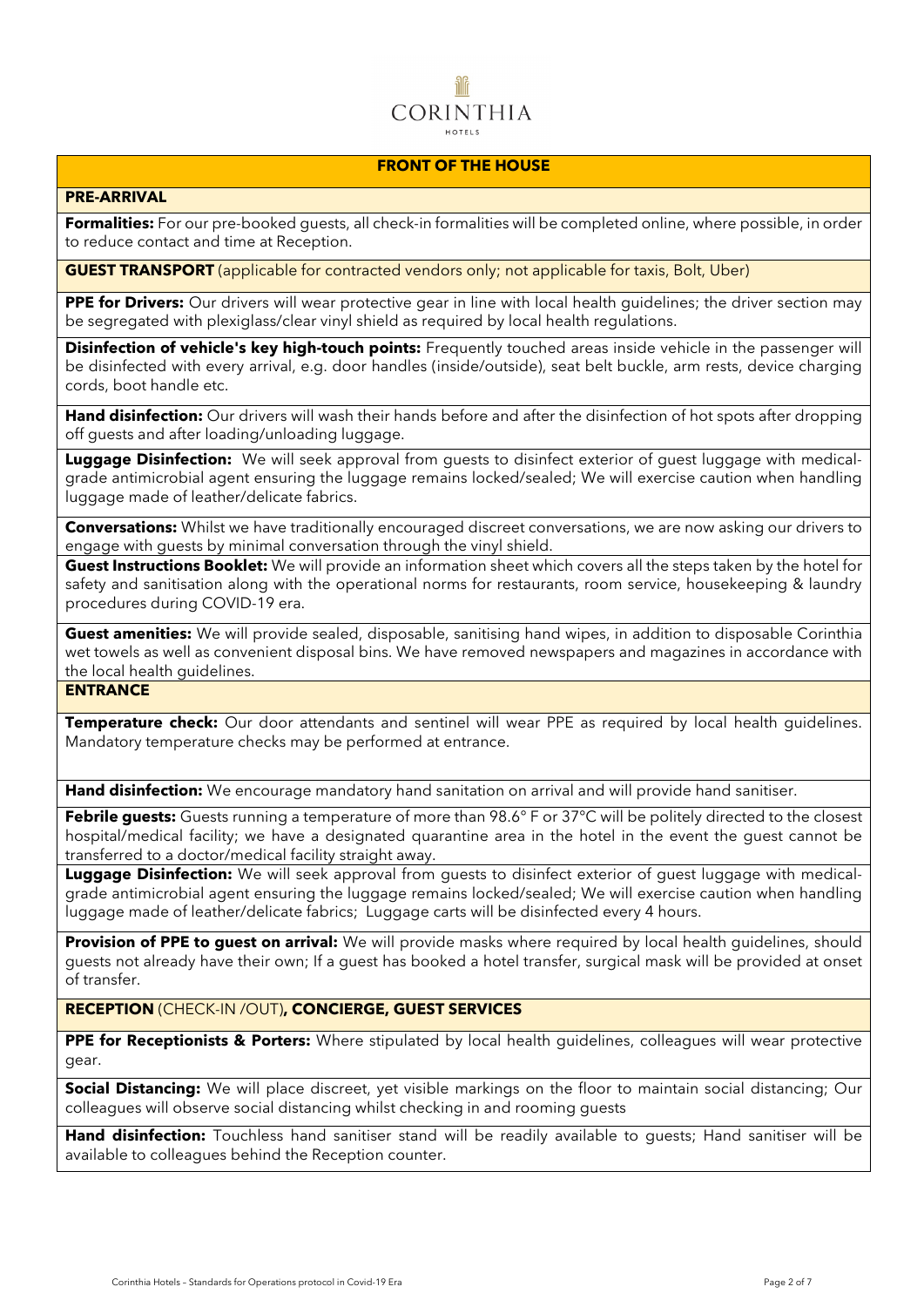**Hotel Sanitation Norms:** Guidelines will be displayed at Reception/Guest Services AND displayed on the home page of our TV systems in guest rooms (where applicable).

**Sanitising of Equipment:** Frequently touched areas will be disinfected reqularly e.g. telephones, key card machine, payment terminals, pens, counter and Perspex shield.

**Touchless Interactions:** Touchless payment options and e-mail receipts will be encouraged; Payment terminals will be disinfected before and after each transaction.

**Key Cards:** We will disinfect collected cards with medical-grade antimicrobial agent.

### **ELEVATORS**

**Social Distancing:** Clear signage will be displayed to avoid overcrowding in elevators.

**Sanitation:** We will sanitise high-touch point areas e.g. entire elevator cabin, especially operating buttons, with medical-grade antimicrobial agent.

**Hand disinfection:** A touchless hand sanitiser stand will be available next to elevators.

### **GUEST ROOMS**

**PPE for Room Attendants:** All our room attendants will wear protective gear as required by local health guidelines.

**Hotel Sanitation Norms:** Our hygiene guidelines will be displayed on the home page of in room TV system in guest rooms (where applicable); Printed guidelines can also be found across the hotel in public areas.

**Housekeeping Service:** Our housekeeping service will continue twice daily and can be flexible on timings in order to minimize person-to-person exposure.

**Bed Linen & Towels:** Our linen will be handled with extreme care to prevent raising dust and potential contamination; Used linen will be washed at a minimum of 70°C for at least 25 mins to kill potential bacteria.

**In-Room Sanitation:** Frequently touched areas will be disinfected regularly e.g. telephone, remote control and its removable silicone covers, door/window/wardrobe handles, toilet seat/flusher, faucets, shower controls, coffee maker, tea kettle, light switches, thermostat, shoe horn, clothes brush, hair dryer, minibar door, bottle opener, guest directory, in-room dining menu, safe, etc., handle of mini bar fridge, etc.; We will use a fresh, clean set of microfibre cloths for each room to avoid cross-contamination.

**Utensils:** Dirty glassware, china and silverware will be removed from bedrooms and processed by our stewarding teams; Dirty items will be cleaned in efficient dishwashers operating at a rinse of 82°C.

**Vacuum Cleaners:** We will replace the dust bags every four days, regardless whether they are full or not.

**Bins:** We will disinfect bins with appropriate anti-microbial cleaning agent.

**Ventilation**: Each time a bedroom is serviced; we will ensure it is ventilated by opening window(s) - where applicable

**Soft Furnishings:** We will steam furnishings periodically

**PUBLIC AREAS** (LOBBY, BUSINESS CENTRE, RESTROOMS, ETC.)

**PPE for Public Area Attendants:** Our colleagues will wear protective gear as required by local health guidelines; these guidelines will be enforced by management; our supervisors will monitor the proper use of PPE; PPE will be replaced and sanitised as necessary.

Hotel Sanitation Norms: We will display signage in public areas to remind our guests and visitors to observe social distancing, handwashing / hand-sanitising.

**Social Distancing:** We will rearrange furniture in such a way that it allows for proper social distancing.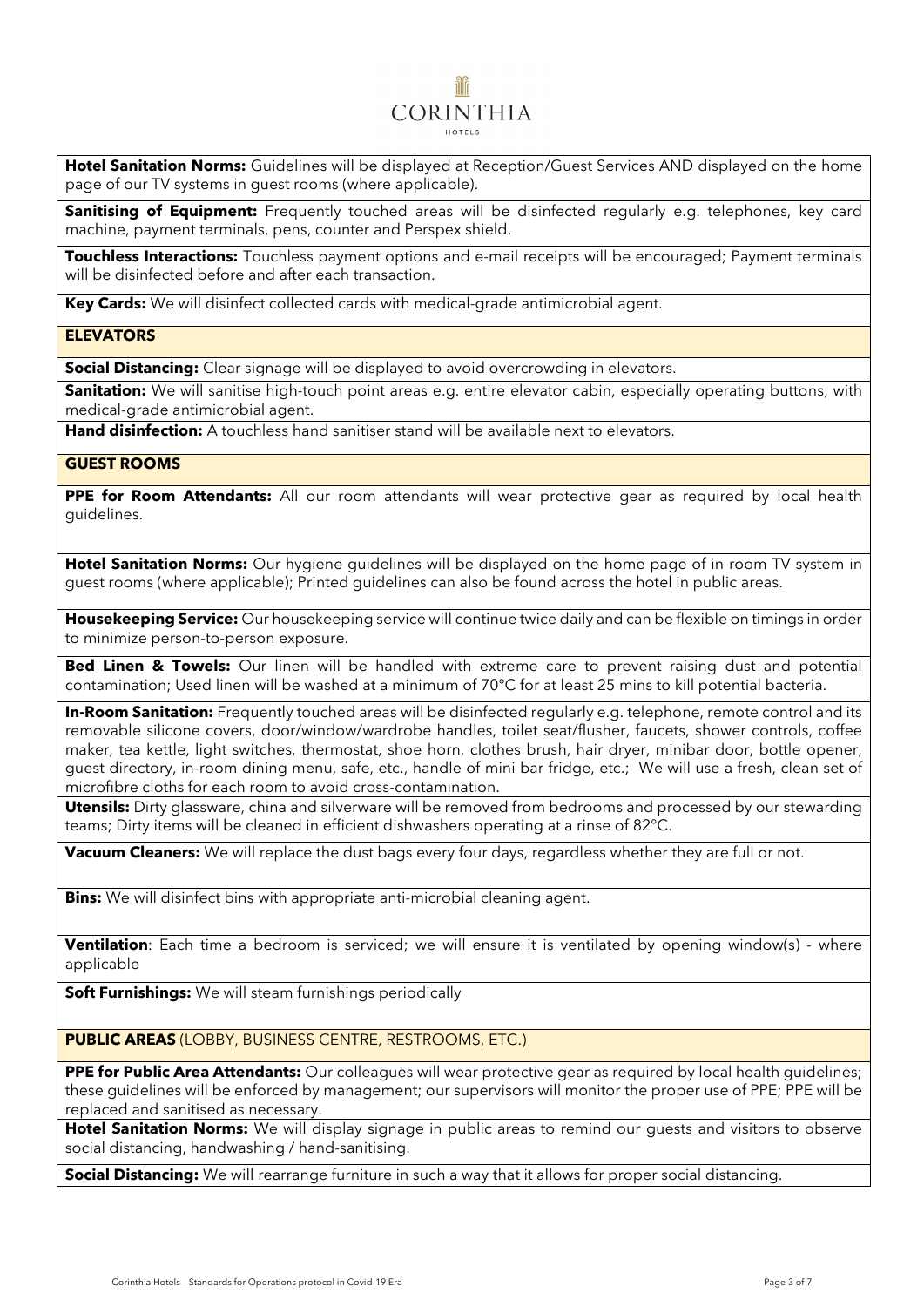**Sanitation:** We will sanitise all high-touch points e.g. telephones, phone chargers, chair arms, tables, handrails, door handles, toilet seat/flusher, baby changing facilities.

**Restrooms:** We will provide a disposable alternative to hand dryers e.g. paper towels along with pedal-operated lidded bin.

**Soft Furnishings:** Our soft furnishings will be steamed periodically.

**Business Centre:** We will ensure that there is enough space between work desks; we will also limit the number of guests who use the centre; Regular disinfecting of the desks, chairs, equipment and other key high-touch points will be carried out.

**RESTAURANTS** (ADD, BAR/LOUNGE, EXECUTIVE CLUB)

**PPE for Waiters & Hostesses:** Our colleagues will wear protective gear as required by local health guidelines.

**Hand disinfection:** Mandatory hand sanitation will be enforced for our colleagues; Hand sanitiser will be readily available to colleagues at the Hostess stands and in the back of the house.

**Social Distancing at Entrance:** We will place discreet, yet visible markings on the floor to maintain social distancing.

**Social Distancing Dining Room:** We will reduce the number of tables to maintain social distancing norms; Seating for the tables will be reduced to half of and some cases chairs will be placed in zigzag pattern to avoid diners facing each other; Tables will be appropriately set apart from each other; Servers will apply appropriate distancing. **Table Linen:** Our linen will continue to be changed after each party has left and laundered as per our hygiene standards.

**Placemats:** Our placemats will be changed and disinfected after each party has left; Disposable paper napkins may be provided as an alternative; tabletops and chair arms will be disinfected regularly.

**Service Style:** We will exclusively provide 'A La Carte' service for breakfast, lunch, afternoon tea, and dinner but some cold items may be available for hand collection by guests.

**Salt & Pepper Cruets:** We will remove salt & pepper cruets and any other condiments e.g. Tabasco, Ketchup, etc. but offer these as served by the waiting team.

**Menus:** We will replace our conventional menu folders with single use menus to comply with hygiene standards.

Food Safety/HACCP<sup>\*</sup>: We will continue to observe the strictest good hygiene practices across all areas of the hotel. \* Hazard Analysis Critical Control Point

**Ventilation**: We will ventilate all restaurant outlets after each meal period.

**IN-ROOM DINING** (IF PERMITTED BY LOCAL HEALTH REGULATIONS)

**PPE for Waiters:** Our waiters will wear protective gear as required by local health guidelines;

**Menu**: We may reduce existing menus to key staple items; Where possible we will load the menu onto the TV system.

**Delivery/Retrieval:** We will minimize exposure in guest rooms as much as possible or offer guest contactless delivery by leaving tables/trays outside the room after ringing the doorbell and announcing delivery; All food items will be covered in transit.

**Hand disinfection:** Mandatory hand sanitation will be enforced pre-/post-delivery of an order.

Food Safety/HACCP: We will continue to observe the strictest good hygiene practices on items such as salt & pepper cruets, flower vase, hot boxes, trays, etc.

**MEETINGS & EVENTS**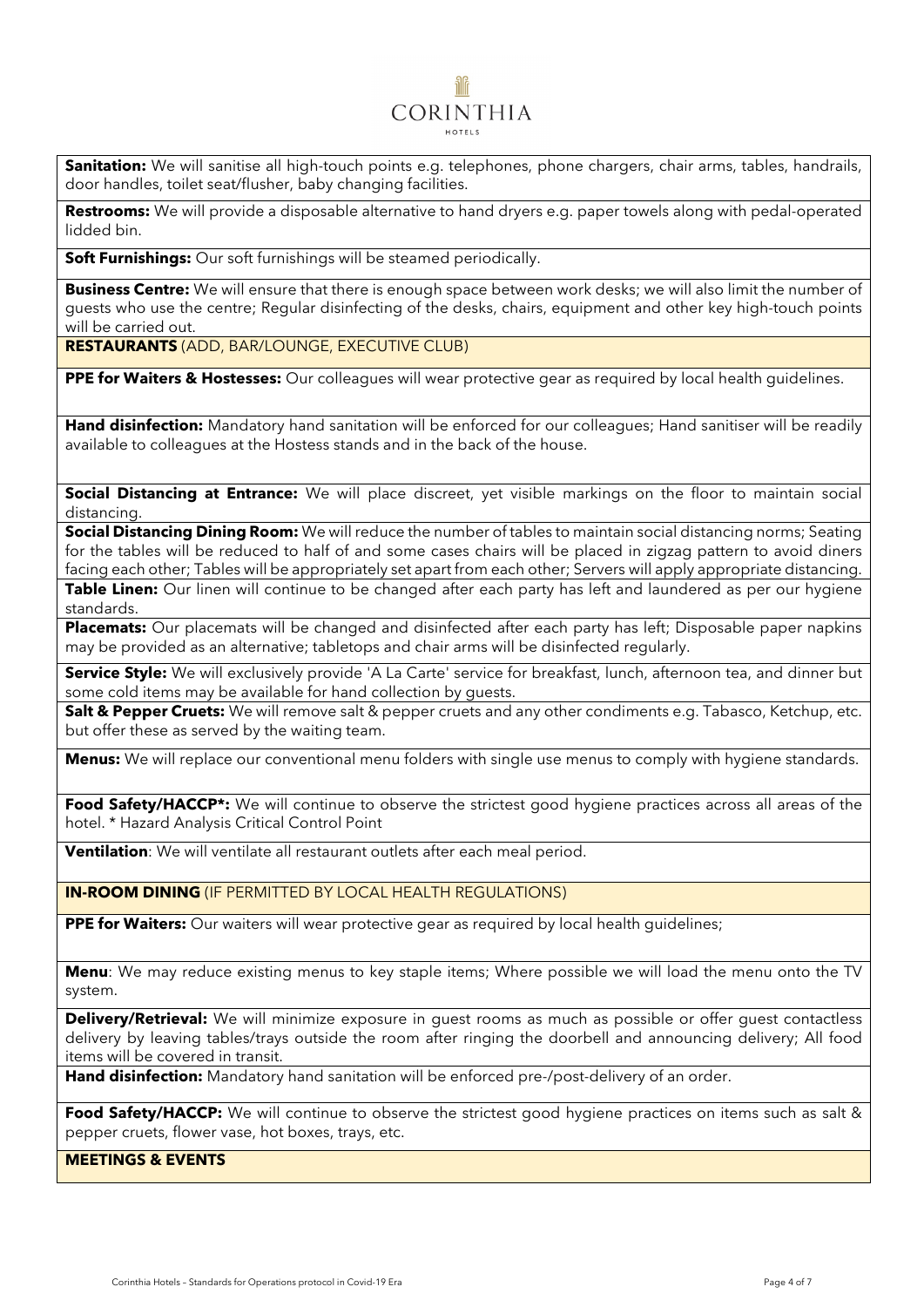

**PPE for Waiters & Hostesses:** Our colleagues will wear protective gear as required by local health Guidelines;

**Hand disinfection:** Mandatory hand sanitation will be provided with the help of touchless hand sanitiser dispenser in front of meeting rooms; Hand sanitiser will be available to colleagues in the back of the house areas.

**Social Distancing Dining Room:** We will reduce occupancy to main social distancing norms.

**Service Style:** We will provide individually portioned and served food & beverages; We will enforce social distancing whilst guests are in line to obtain hot / cold beverage / food; No self-service F&B will be offered.

**Placemats:** We will continue to use our leather blotters with disposable paper placemats; we will replace the paper placemats after each meeting adjourns; All pens/pencils will be disinfected after each meeting.

**Meeting Room Sanitation:** We will sanitise all key high-touch points e.g. telephones, projectors, remote control, door/wardrobe handles, light switches, cover of recessed electrical outlets, chair arms, flip charts & markers, etc.

**Waste:** We will provide pedal-operated lidded bin with plastic liner, these will be emptied during each break, and disinfected after each meeting adjourns.

**Ventilation**: Each time a room is serviced, we will ensure it is well-ventilated by opening window(s) where possible.

**PPE for Colleagues:** Our colleagues will wear protective gear as required by local health guidelines.

**Hand disinfection:** Staff will comply with mandatory and regular hand washing and sanitisation.

**Social Distancing:** We will rearrange furniture / exercise equipment in such a way that it allows for proper social distancing; We will establish a maximum capacity of users in gym and locker rooms and enforce it.

**Disinfection of furniture:** Our furniture will be cleaned and disinfected periodically with appropriate antimicrobial cleaning agents.

**Sanitation:** We will regularly sanitise all high-touch points e.g. telephones, remote controls, door/locker handles, exercise equipment, floor mats, toilet seat/flusher, hair dryers, water dispenser taps; We will sterilise beauty equipment in an autoclave; our pool & hot tub care will be treated as per our standard local regulations.

**Massage Bed Linen & Towels:** We will place used linen in clear plastic bags and seal the bags; we will wash the linen at a minimum of 70°C for 25 mins.

**Bins:** We will continue to disinfect bins with appropriate anti-microbial cleaning agents.

**Ventilation**: Each time a room is serviced; it will be ventilated by opening window(s).

**BEST PRACTICES - BACK OF THE HOUSE**

**Temperature check:** We will enforce mandatory temperature checks on colleagues before boarding the bus/van, where transport is provided; Colleagues running a temperature of more than 98.6° for 37° C, with/without symptoms will be sent home; Transport will be operated at 50% capacity only to ensure social distancing; Records to be kept; Status to be reported to Management; Strictly follow GDPR guidelines

**COVID-19 symptoms**: Any colleague suffering from sore throat, dry cough, shortness of breath, fatigue, vomiting and / or diarrhoea will be asked to return home and contact their local Public Health centre.

**Hand sanitisation:** Our colleagues will use hand sanitiser before and after clocking in to work.

**Social distancing:** Our colleagues will always be instructed not to engage in unnecessary conversations and apply social distancing regulations.

**Personal Protective Equipment PPE:** Colleagues will be given PPE as indicated by Company Policy and/or local health guidelines; Supervisors will monitor the proper use of PPE; PPE to be replaced and disinfected as required.

**Changing of uniforms:** Fresh uniforms (e.g. items that directly touch the skin such as shirt, blouse, or Chef's jackets/aprons) will be provided to all colleagues at onset of each shift

**Worn uniforms:** Worn colleague uniforms will be deposited to Laundry after the shift.

**Cleaning of shoes:** Outer shoes used inside hotel will be cleaned every day. Sole of shoes will be cleaned and disinfected with anti-microbial cleaning agent as colleagues enter building; Top of shoes will be polished.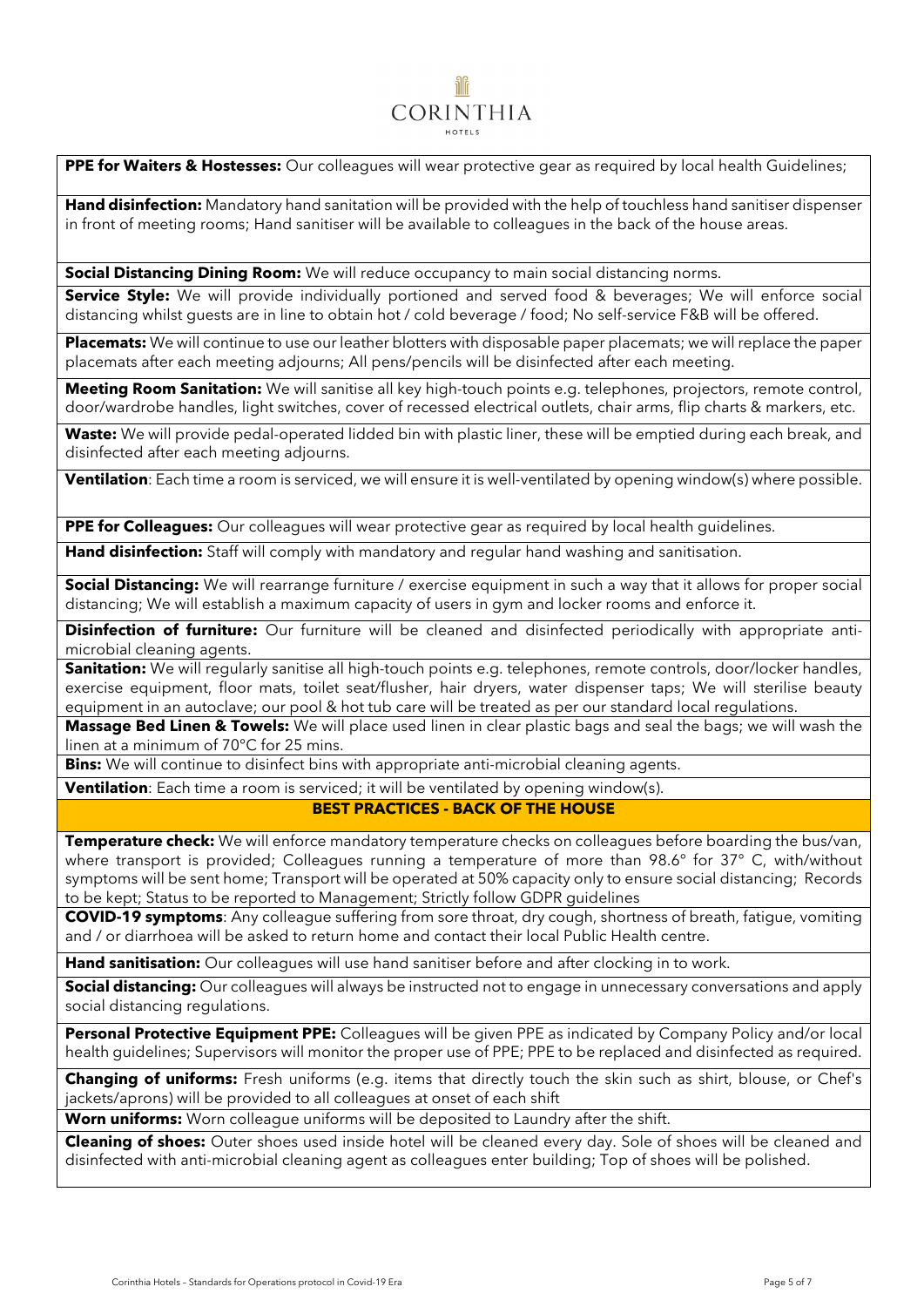**Social distancing:** We will stagger colleague shifts to enforce social distancing amongst colleagues and departments; 15-minute slots will prevent overcrowding in the locker rooms and rest rooms; All colleagues will comply with the 2m social distancing rules.

Hand washing & sanitisation: All our colleagues advised to enforce hand hygiene, coughing etiquette and respiratory hygiene; our locker rooms will be thoroughly disinfected every day during overnight shift.

**Windows:** All our windows leading directly to the outside are where necessary and possible being fitted with insect screen and kept open for ventilation.

Wash hand basins (WHB): WHB will be fully equipped with necessary utilities; Hot water, bactericidal liquid s towels. We will also ensure that all our bins are lidded pedal-operated and lined.

**Alcohol hand-rub:** Alcohol-rub will be affixed at strategic points.

**Personal Hygiene Posters:** We are displaying prominent signage, affixed in conspicuous areas including notice boards reminding colleagues to enforce strict cough etiquette, hand washing and hand sanitisation.

**Outer clothing and personal belongings:** These items will be kept inside colleague lockers.

**Monitoring:** Our colleague locker rooms will be regularly monitored to ensure that WHB are functional and equipped, alcohol hand-rub will be readily available, bins emptied, and overcrowding will be avoided especially at start and end shifts.

**OFFICES, WORKSTATIONS & MEETINGS**

**Alcohol hand-rub:** We will ensure that alcohol-rub will be affixed at strategic points.

**Social distancing:** We will rearrange our offices to apply to social distancing regulations; Colleague workstations are where possible no longer facing each other; Where the rearranging of offices is not possible, we will assign 50% of colleagues to work from home, or other areas in the hotel, whilst the other 50% are in the office.

**Working from Home:** We will implement 'Working from Home', within reason, for colleagues in administrative roles whose physical presence on property is not essential.

**Key high-touch points:** Frequently touched surfaces will be disinfected regularly, e.g. tables and chairs, door handles, light switches, thermostats, telephones, keyboard, mice, hot water kettle, printer/copier/scanner, etc.

**Meetings:** We will move furniture and chairs to apply to social distancing regulations; alcohol hand-rub will be readily available; we will ensure proper ventilation e.g. open door / window if meeting lasts for more than 30 minutes; we will continue to disinfect table tops and chair arms after each meeting and during breaks where appropriate.

**DELIVERY AND RECEIPT OF GOODS**

**Goods Receiver: Our team will continue to** observe excellent respiratory and hygiene standards as well as social distancing guidelines.

**Receipt of goods:** In line with HACCP standards, any food transported in dirty containers or dirty vehicles will be rejected and the delivery of loose food discouraged.

**Alcohol hand-rub:** We provide alcohol-sanitisers in our loading bay for colleague and supplier use.

**Cleaning and sanitation:** Our goods receiving area and loading bay will be cleaned and disinfected at regular intervals.

**Cleaning of delivered goods and carts:** Proper cleaning and disinfecting will be enforced before and after every delivery.

**Quarantine items:** We quarantine, and date code received food and food contact goods and store them appropriately in marked stores.; Dry goods can be left for 47 - 72 hours before taking them into the stores.

**Chilled and frozen items:** All food packaging items will be sanitised using appropriate cleaning agents, before taken into refrigerators and/or freezers, where possible outer packaging to be removed on unloading.